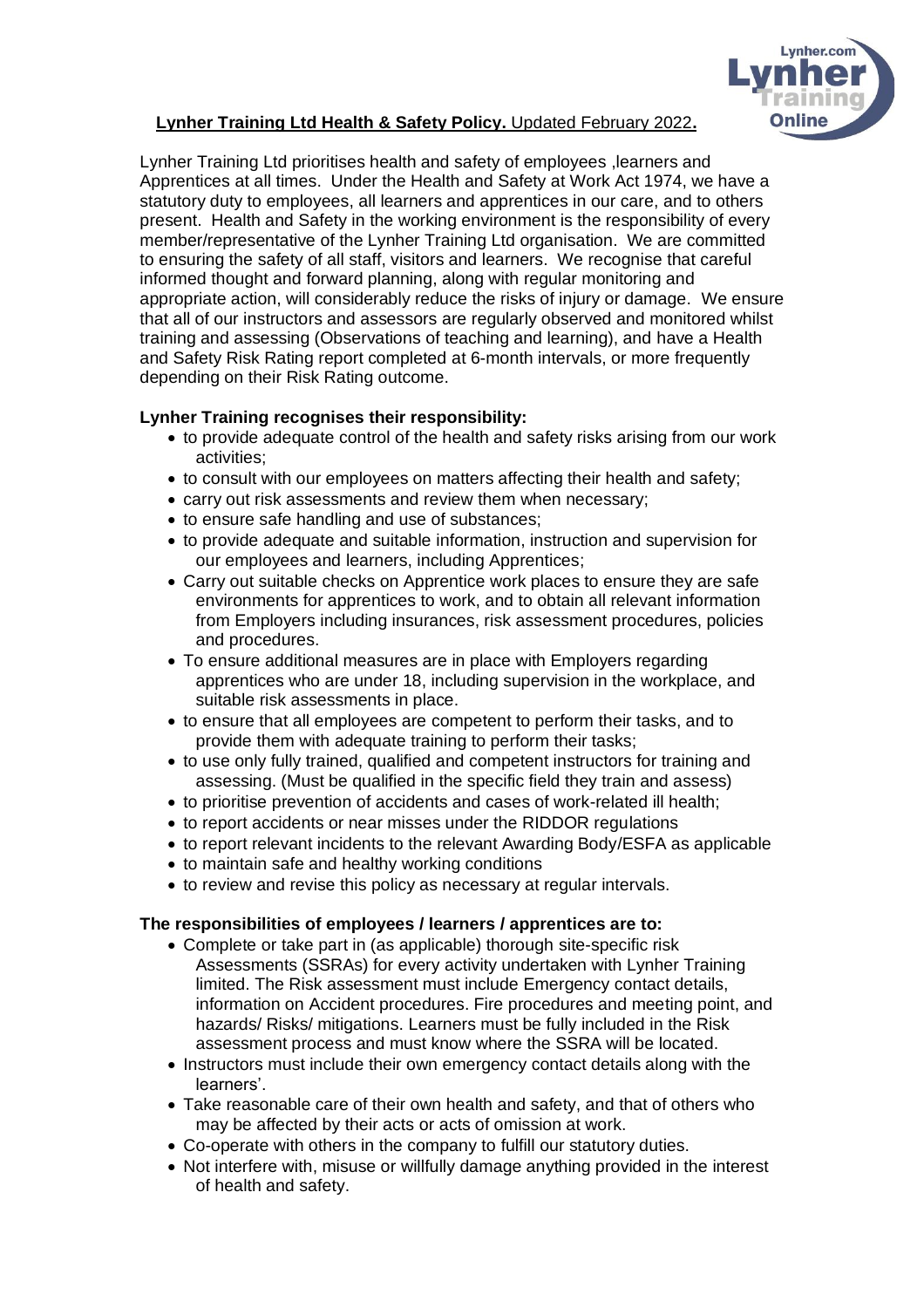

- Avoid any form of substance abuse that may affect the working environment and to report any suspected instances of substance abuse to either the instructor/assessor present or by phone or other means to the main office number immediately.
- Always wear/ provide (as applicable) suitable PPE and equipment for tasks undertaken, including fully LOLER inspected climbing equipment, and lifting equipment (such as MEWPs)
- Never wear or use any unfit PPE or equipment. If observed during a session instructors must ensure learners do not use unfit PPE or equipment. Report to Lynher Training Ltd.

### **Instructors and Assessors must:**

- willingly and proactively engage in all aspects of this policy.
- attend all updating sessions required by Lynher Training Ltd., any Awarding Organisations they are registered with, HSE requirements or Funding Body requirements. Records of these updates should be copied and passed to Lynher Training Ltd. for their record keeping as part of the staff CPD files.
- Attend 6 monthly standard setting events held by Lynher Training limited. Provide agenda items for discussion and volunteer to lead sessions for which they are particularly qualifies (EG chainsaw verifier to deliver updates on changes in assessment rulers, Internal Verifier to comment on assessor feedback)
- Inform Lynher training immediately if they have any concerns about learners undertaking practical activities (or other -See Safeguarding and Prevent policies). Checks on fitness to take part will have been carried out prior to practical start, but Instructors must check fitness to take part at the start and throughout session. Concerns must be reported as described above.
- Inform Lynher training in the event of a learner becoming unwell during a session, due to illness or accident. In this situation the instructor must take appropriate action whilst ensuring security and safety for the rest of the group. Instructors are well briefed and experienced in dealing with such scenarios, and Risk assessments will provide details of meeting areas phone numbers and emergency plans if necessary, and they must inform Lynher training office at their earliest convenience. If the situation is an emergency and the learner requires urgent medical assistance, the instructor must phone 999 in the first instance, and then Lynher Office where immediate back up will be sent to site. Other learners should be asked to remain together in the classroom or designated area on SSRA, and discontinue any practical activities. They should be told to wait for further instructions from yourself or other Lynher staff.

### **Other factors:**

- Lynher Training Ltd. do not endorse any interaction with live animals during training or assessment sessions. We request that no animals (such as dogs) be brought to courses and that suitable alternative care arrangements are made for any such animals. 1981Animal Welfare Regulations (2006).
- Many of the courses run by Lynher Training Ltd, are in rural locations and interaction with wildlife is sometimes necessary. All participants must follow the Country Code along with guidance from the instructor/assessor present. We all have a duty of care under the Wildlife and countryside Act.